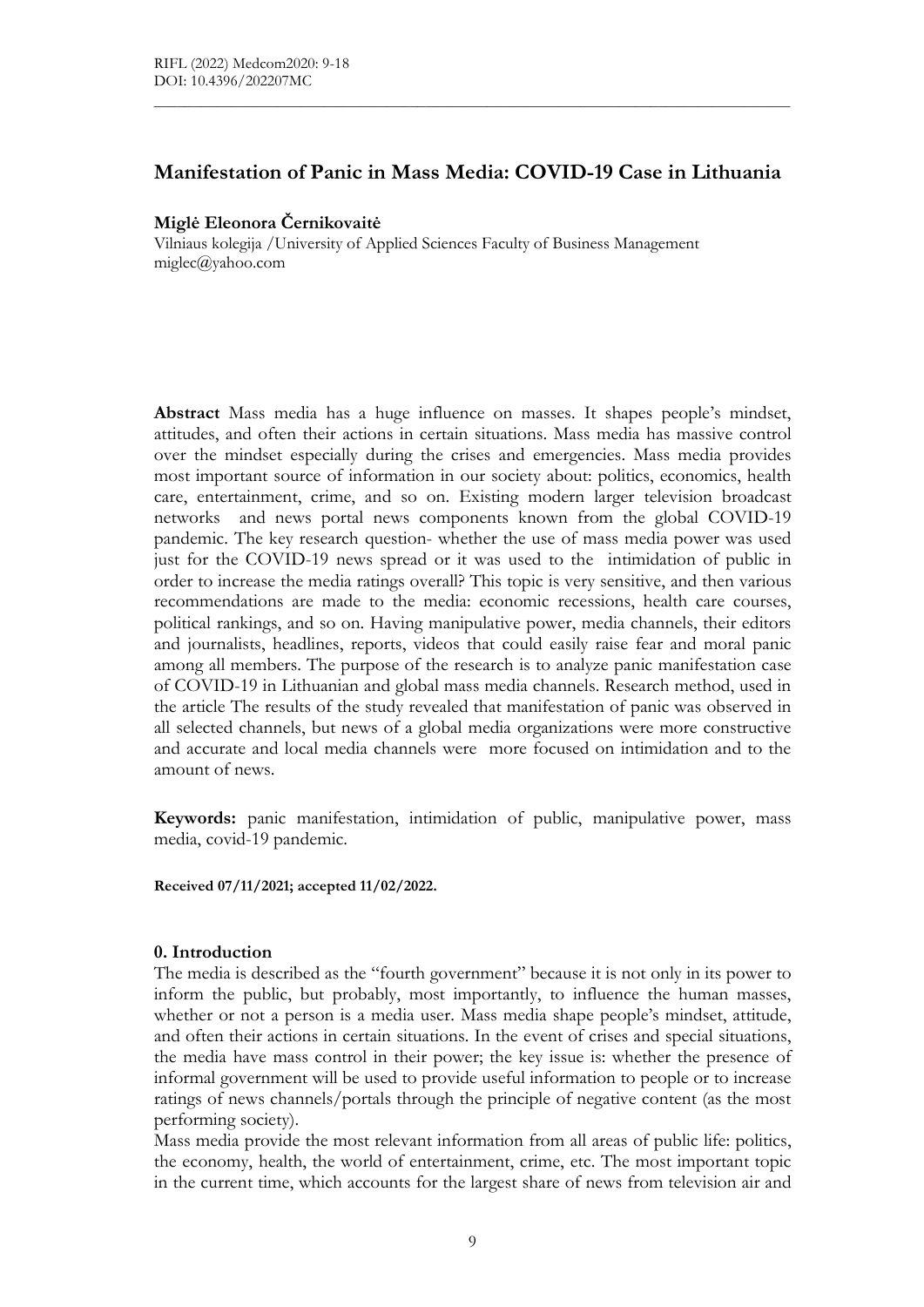news portals, is the world's COVID-19 pandemic. This topic is sensitive to all sections of society, so the media look at it from different points of view: economic recession, health care courses, political ratings, etc. With manipulative power, media channels, their editors and journalists with the help of banners, reports and videos can often cause fear and moral panic among members of society.

 $\mathcal{L}_\mathcal{L} = \{ \mathcal{L}_\mathcal{L} = \{ \mathcal{L}_\mathcal{L} = \{ \mathcal{L}_\mathcal{L} = \{ \mathcal{L}_\mathcal{L} = \{ \mathcal{L}_\mathcal{L} = \{ \mathcal{L}_\mathcal{L} = \{ \mathcal{L}_\mathcal{L} = \{ \mathcal{L}_\mathcal{L} = \{ \mathcal{L}_\mathcal{L} = \{ \mathcal{L}_\mathcal{L} = \{ \mathcal{L}_\mathcal{L} = \{ \mathcal{L}_\mathcal{L} = \{ \mathcal{L}_\mathcal{L} = \{ \mathcal{L}_\mathcal{$ 

The aim of the research is to analyze panic manifestation case of COVID-19 in Lithuanian and global mass media channels. 1) to examine what aspects of mass panic have been analysed in scientific literature; 2) to analyse how panic manifests itself in Lithuanian Mass Media; 3) to identify the uniting features of the practical part with the theoretical.

Research Methods used in this article: Qualitative content analysis research method was selected because it was suitable for long-term observation of the sample in 2020 March 21 to 2021 April 21, four Lithuanian channels were examined: headlines, visual and textual content, comments, reports, characteristic baskets, pulling, provocative and panic-causing elements, traits. Quantitative research (survey of 770 respondents from Lithuania) with 24 questions to respondents.

# 1. Literature review

Definition , provided by Barker and Petley (2013), says that panic- is the extreme feeling of fear or anxiety due to a particular event (attack, diseases, natural phenomena) that can affect the individual or groups of people, animals. It manifests itself in irrational behavior and loss of common sense. The origin of panic is catastrophic, negative thoughts that violate biological, social, psychological or financial balance (Barker, Petley 2013).

The extreme feeling of fear and anxiety associated with the relevant interpretation of the situation, the sudden massive fear of foreseeable events and associated anxiety ("vaccine fear", "fear of fatal illness", "fear of financial crisis", etc.), extreme distress, and a state of strong emotional agitation can lead to panic in a particular situation. Mass panic can be chaotic, dangerous and manifested in various forms: as moral scare, social psychosis, economic panic, etc. are spreading, people often no longer trust their values, beliefs and sober minds. A panic man usually relies on the thinking prevailing in the mass of people.

Panic scientific theories argue that panic is a catastrophic interpretation of various pieces of information (Cohen 2011). It can be broken down by number of people: mass scare – when several people at the same time experience panic, one fear. Individual panic – only one person survives because of his inner feelings and beliefs. Panic is also divided into 4 types: fear-induced, tempered by despair, anger and wrath, scare of excitement. In the face of global fear, people's rational thinking and ability to remain calm is overshadowed by the feeling of social anxiety (Nicholas, O'Malley 2013). Thoughts about a potential security risk pose intense emotions of anxiety and fear, as survival (life) is one of the basic human instincts, and security is the second most important among the basic human needs (Maslow 2011). So reality is interpreted as unsafe, dangerous. Panic, according to psychologists, is "contagious": it is very easy to pass from an animal to an animal or from a human to another person. It makes the crowd "infected" self-destructive: does not control behavior, acts irrationally. But in the case of panic, people, unlike animals, can control their behavior by some means. These include constructive thoughts (Suslavicius 2006).

All mass panic manifestations easily spread through modern means of mass communication. Fake news and misleading rumors are constantly written on social media and in the media to stimulate and fuel negative perceptions and state of danger.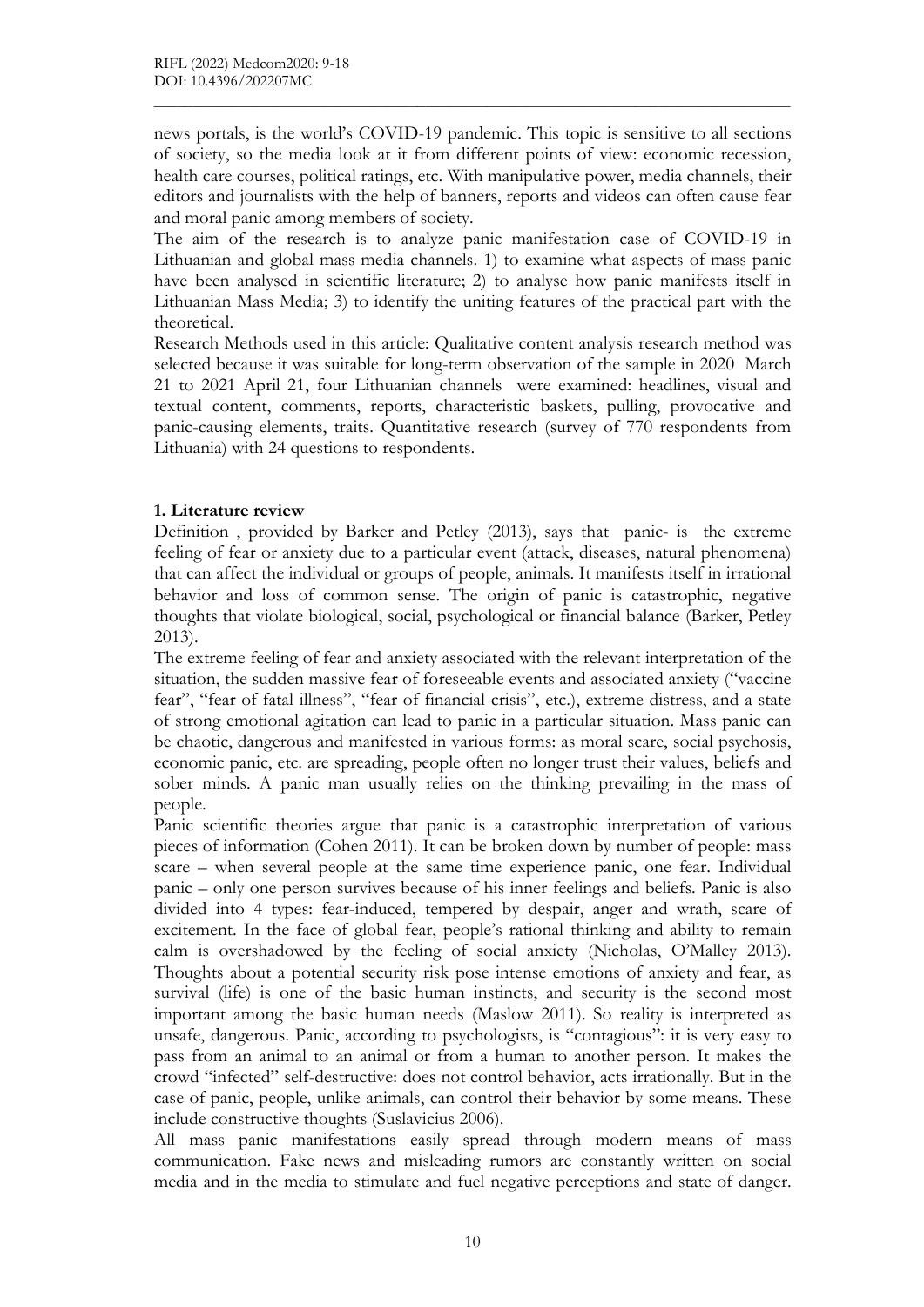Raising fear can be beneficial to many. In totalitarian states, this is an excellent way of coercion. In the media, panic can be manipulated by mass behavior. The phenomenon – economic panic – is observed in certain areas, such as stock exchanges, banks, when people are massively starting to take concrete actions because they are aware of certain information and fears. All types and manifestations of people's panic are a spontaneous phenomenon associated with groups of people associated with increased emotional arousal or gathered as a result of uncontrolled fear, dissatisfaction and a feeling of horror.

 $\mathcal{L}_\mathcal{L} = \{ \mathcal{L}_\mathcal{L} = \{ \mathcal{L}_\mathcal{L} = \{ \mathcal{L}_\mathcal{L} = \{ \mathcal{L}_\mathcal{L} = \{ \mathcal{L}_\mathcal{L} = \{ \mathcal{L}_\mathcal{L} = \{ \mathcal{L}_\mathcal{L} = \{ \mathcal{L}_\mathcal{L} = \{ \mathcal{L}_\mathcal{L} = \{ \mathcal{L}_\mathcal{L} = \{ \mathcal{L}_\mathcal{L} = \{ \mathcal{L}_\mathcal{L} = \{ \mathcal{L}_\mathcal{L} = \{ \mathcal{L}_\mathcal{$ 

The term "moral panic" in social sciences refers to the sudden increase in public concern about certain issues or social groups that are thought to be turbulent in social order (Cohen 2011). The essence of moral panic is the exaggerated reaction of society to very real and specific societal problems. (Goode, Ben-Yehuda 2009)

Moral panic arises when problems of a criminal nature first attract the attention of the media, intimidate people. Then the public begins to press politics, politicians – law enforcement, law enforcement begins to get deeper into problems, new circumstances and facts are emerging, which are again richly illuminated by the media, and the public is even more concerned, creating a closed circle of irritants and irritants. The theory of amplification of deviation states that the problems that are hyperbolised in the media scare the public. Frightened people initiate social control actions that further enhance deviation. The public's reaction to intensified deviation again draws the media's attention to the problem discussed in society. This process periodically repeats, creating a deviation amplification spiral (Cohen 2011). Moral scare causes confusion, because the immersed society is hard to control. People themselves are lost – it is difficult for everyone, starting with law enforcement, politicians, journalists, to understand what is happening. Public security, of course, suffers from this because of the loss of trust in law enforcement and democratic values, the inefficient use of law enforcement resources and thus weakening social control. The creation of moral panic of the state can lead to the adoption of laws that would be illegal, without the perceived threat of moral panic in the center.

As a rule, the latter type of fear spreads through all channels of mass communication. According Stanley Cohen (2011), he states that "mass communication tools play a key role in strengthening moral panic". The author distinguishes 5 stages of moral panic dissemination: a global phenomenon or a specific human being considered to be a threat to the general interest; threats are spread through popular channels of mass communication; there is a sudden increase in public interest in a particular person or problem; the authorities in power respond to the dangerous situation that has arisen; moral scare brings about changes in social life. The main criteria for moral panic are reflected in these stages: reaction disproportion, measured problem, hostility to panic objects,

During the period of prosperity of social networks, moral panic is constantly fuelled by a stream of fake news. The most dangerous aspect of fake news is direct aggression to an easy-to-recognizable target, where in reality real problems are characterised by complex, deeper origins (Mueller 2019). An expert Ronald J. Deibert (2020) describes the negative impact of social networks on the public information environment:

Always real-time information tsunami creates an excellent environment for fake news, conspiracy theories, rumors, inaccurate hearings. Fictional stories, with the help of the people who share them, spread much faster than they are supposed to be checked and refuted. Until false rumors are refuted by professional experts, fake news is already in deep collective subconsciousness. Meanwhile, people are constantly overwhelmed by new scandals, fake headlines, unsubstantiated claims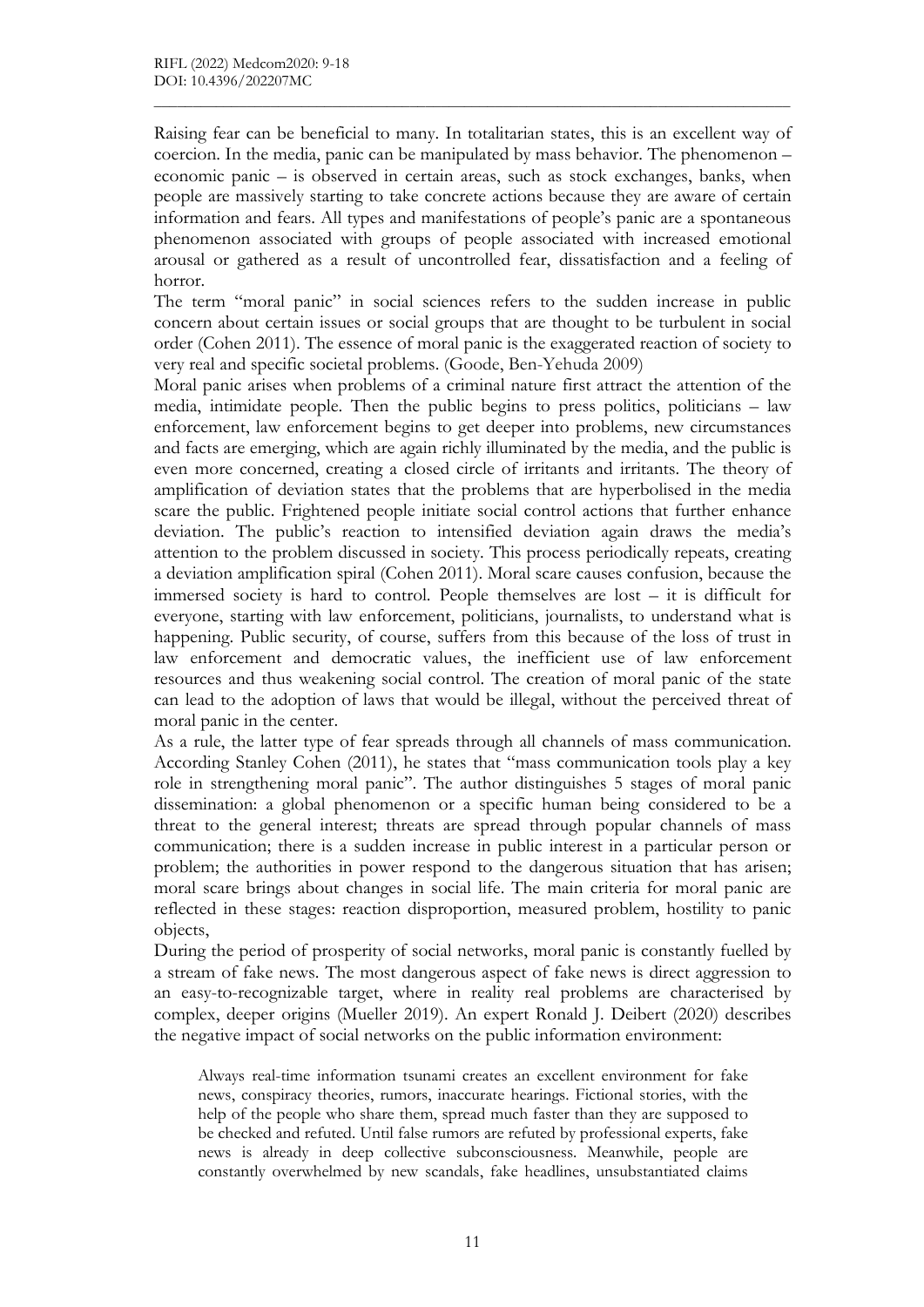that have blurred the boundary between truth and fantasy (Ronald J. Deibert in Mueller 2019: 29).

 $\mathcal{L}_\mathcal{L} = \{ \mathcal{L}_\mathcal{L} = \{ \mathcal{L}_\mathcal{L} = \{ \mathcal{L}_\mathcal{L} = \{ \mathcal{L}_\mathcal{L} = \{ \mathcal{L}_\mathcal{L} = \{ \mathcal{L}_\mathcal{L} = \{ \mathcal{L}_\mathcal{L} = \{ \mathcal{L}_\mathcal{L} = \{ \mathcal{L}_\mathcal{L} = \{ \mathcal{L}_\mathcal{L} = \{ \mathcal{L}_\mathcal{L} = \{ \mathcal{L}_\mathcal{L} = \{ \mathcal{L}_\mathcal{L} = \{ \mathcal{L}_\mathcal{$ 

Thus, on the one hand, responding to morally sensitive problems in society and, on the other, pursuing commercial goals and focusing on sensational presentation of criminal events, the media dramatises various problems. The role of mass media in constructing moral panic in relation to a particular problem is obvious. The media are quite focused on deviation, more specifically sensational crimes, scandals, 'changed' events.

A huge part of what we call news is devoted to reporting deviant behavior and its consequences (Cohen 2011). Moral panic is a disproportionate and hostile reaction to a particular condition, an individual or a group of individuals, which are defined as threatening the values of society, associated with the stereotypical presentation of information by the media and leading to the requirement of greater social control and creating a spiral of reaction. The term 'moral' indicates that the observed threat is not every day but endangers the social order or its idealised perception. The dangers of moral panic are constantly "inflated" and distorted by various channels of mass communication, which in turn increases public concern.

#### 2. Panic dissemination through mass communication

The media and society are closely linked to each other. Today, the huge impact of the media on society can be observed. The recent worldwide scare of COVID-19, which, in particular, is caused by social media and spreading faster than the virus itself. According to Depoux et al. (2020), a few weeks after the new COVID-19 appearance in China, misleading rumors and conspiracy theories of its origin have spread throughout the world, with fears, manifestations of racism, and the mass purchase of protective face masks. The aim of the media is to influence society and achieve its goal perfectly. It is characterized by hyperbolism of information, thus causing fear among people.

Panic is a very strong feeling of fear and anxiety, creating a situation that we perceive as a huge threat to the health and life of our or our close people. Panic manifests itself in a strong fear, which prevents intelligent thinking and action. And the media contribute significantly to the spread of panic. To understand this, producers and distributors of information often use people's credentials or ignorance.

Every day people learn about certain situations from various media channels. There are numerous articles on the Internet describing the current situation. However, not only is it published on websites, but it is also made available through television news, radio, press, etc. The more intensive and diverse it is about the current problem, the more people are panic. This also affects interpersonal communication: the present intercommunication is no longer the same as it was before. As a result of panic, people keep their distance from each other, use various social networks like Facebook, Instagram, etc. or simply speak more on the phone.

In addition to media channels, interpersonal communication, opinion makers, so-called "influencers", play a significant role in shaping public opinion not only about certain products but also about current phenomena. Opinion makers are another channel to reach people. So they must act responsibly so that they do not cause panic to people by advertising one or another product or by helping 'hotlines' to mobilize volunteers free of charge.

To sum up, it can be said that in the event of an unpleasant accident or a major disaster that has developed even to, for example, the level of the pandemic, the message is quickly spreading. The media are taking steps to engage and intimidate the public. As a result of the high flow of information, people are more concerned about the current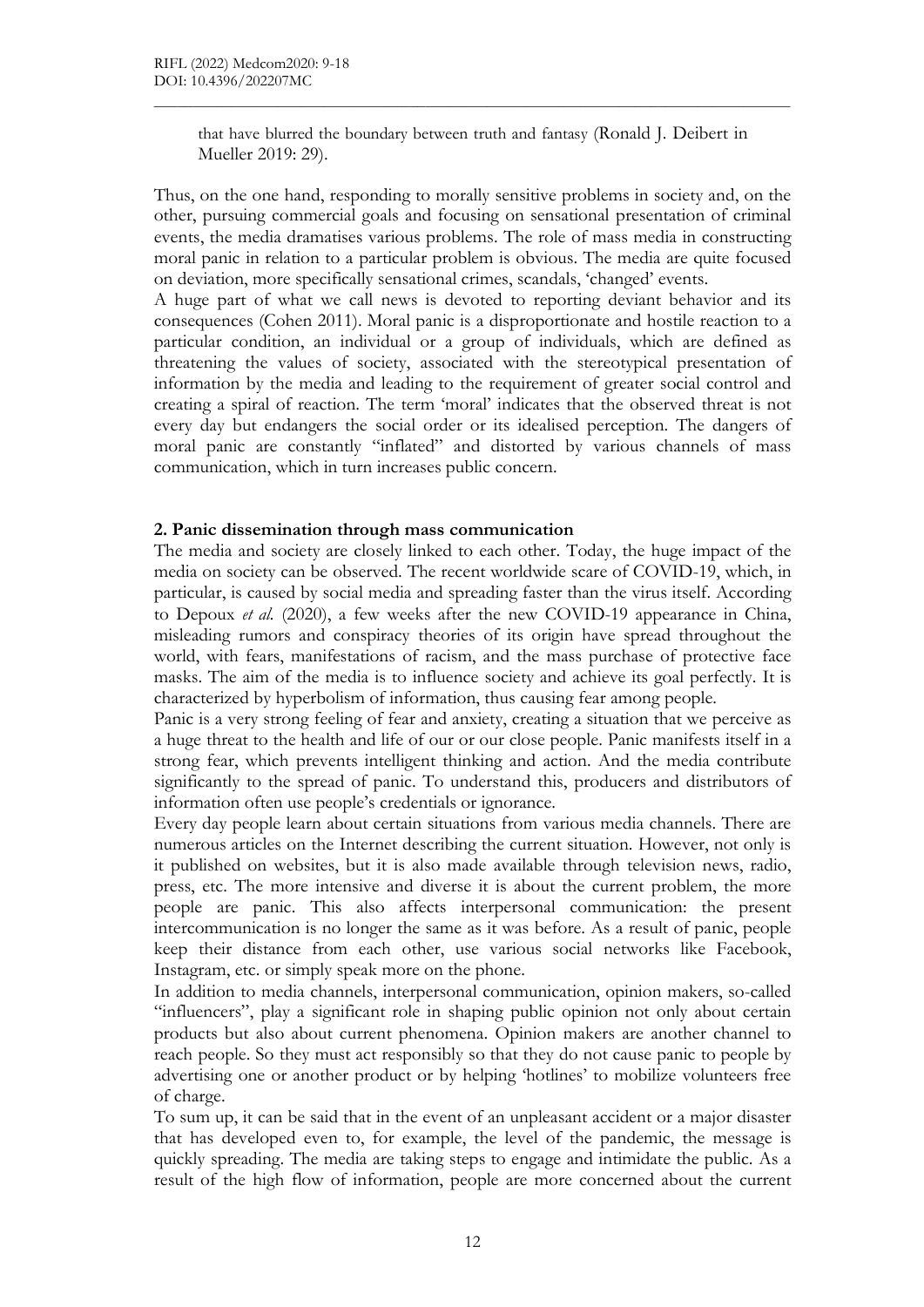situation. When the situation affects society, communication with each other is also changing. People communicate less, take a greater distance, all communication takes place on social networks. Opinion makers also have a strong influence on public opinion on one or another. Their followers compare to them and believe in what they say. All this shapes people's opinion, and at the same time causes panic in the human subconscious. So the media, opinion makers and people themselves must publish and receive information responsibly.

 $\mathcal{L}_\mathcal{L} = \{ \mathcal{L}_\mathcal{L} = \{ \mathcal{L}_\mathcal{L} = \{ \mathcal{L}_\mathcal{L} = \{ \mathcal{L}_\mathcal{L} = \{ \mathcal{L}_\mathcal{L} = \{ \mathcal{L}_\mathcal{L} = \{ \mathcal{L}_\mathcal{L} = \{ \mathcal{L}_\mathcal{L} = \{ \mathcal{L}_\mathcal{L} = \{ \mathcal{L}_\mathcal{L} = \{ \mathcal{L}_\mathcal{L} = \{ \mathcal{L}_\mathcal{L} = \{ \mathcal{L}_\mathcal{L} = \{ \mathcal{L}_\mathcal{$ 

## 3. Social psychosis

According to A. Juodytė (2012), "the media is a source of manipulation that affects the attitudes and behaviour of the actors involved in this field". The meaning of manipulation is to anticipate how a person or a group of people will be inclined to react, what cognitive structures will be activated, what stereotypes are created about a particular situation in a particular cultural context. Media often report on the following principle: the message is important at first, then its context" (Juodytė, 2012). For the other reasons, the media is considered the "fourth government", which can influence public life and routines.

Mass psychosis – one of the possible consequences of moral panic. Since there is a creation of reality in the power of the media (according to Mr Fiske, when constructing news reports, realism does not portray reality, but creates a dominant sense of reality), often appealed to feelings such as primitive instincts (fear, frightening). Ulfkotte (2001) in his book Yes Lieing Journalists said that German daily newspaper contains a set of examples of how publicised news becomes a weapon in the hands of mass communication. One of the cases occurred in the city of Surat in India in 1994 was the alleged mulled and pulmonary plague, which was heavily escalated and feared by the media, although the most important and objective information was not made public (e.g. the absence of studies in India to detect plague, deaths from other diseases or the fact that this serious communicable disease is being treated with antibiotics). Half a million inhabitants of the town of Surat left their homes, while newspaper headlines declared that Maras had returned to Europe. As a result, 70 % of all flights from the Old Continent to India have been cancelled, with constant fears that plague agents can quickly spread over the world. The number of victims in the media was doubled, but according to official figures, there were only 1 undoubted cases among 693 alleged infected. This is one of the ways of manipulative construction: reality deformation, i.e., depending on the information provided, different interpretative contexts are formed, and default creates prerequisites for manipulation.

The relevance of cases in India and Lithuania has also shifted to the 21st century when a similar social psychosis emerges in the face of the new COVID-19 virus (Gøtzsche 2020). It is manifested in food shops' stalls, headlines and statistics published by news portals, reports and other sources that may not always be noticeable to the media consumer. Mass psychosis can unexpectedly spread internationally, causing a range of other complications, such as disrupting the work of government bodies. By comparing the opinions of journalists and audiences on quality journalism, Israeli scientists found that journalist neutrality and fact-checking are seen as one of the most important values for the audience.

## 4. Research results

A qualitative study of content analysis showed: negative news has the greatest demand and impact on media consumers. A shocking/intimidating/curious headline was often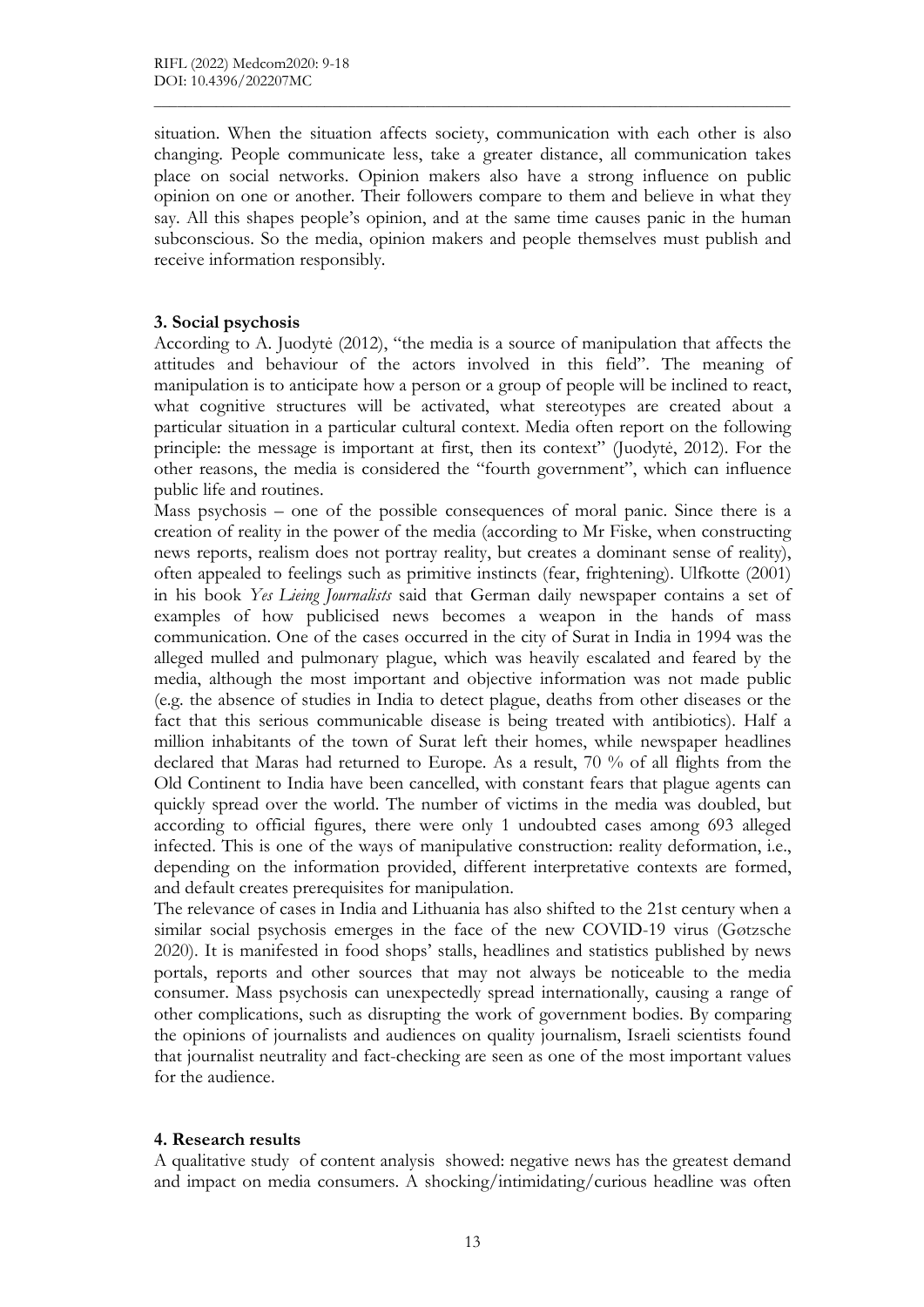provided, thus encouraging viewers to "hang on to the hook". This was followed by informational content – given the importance and scale of the media channels, some news were more objective, based on available official information, others (mostly) on unofficial statistics, conjectures and unconfirmed information Some other findings :

 $\mathcal{L}_\mathcal{L} = \{ \mathcal{L}_\mathcal{L} = \{ \mathcal{L}_\mathcal{L} = \{ \mathcal{L}_\mathcal{L} = \{ \mathcal{L}_\mathcal{L} = \{ \mathcal{L}_\mathcal{L} = \{ \mathcal{L}_\mathcal{L} = \{ \mathcal{L}_\mathcal{L} = \{ \mathcal{L}_\mathcal{L} = \{ \mathcal{L}_\mathcal{L} = \{ \mathcal{L}_\mathcal{L} = \{ \mathcal{L}_\mathcal{L} = \{ \mathcal{L}_\mathcal{L} = \{ \mathcal{L}_\mathcal{L} = \{ \mathcal{L}_\mathcal{$ 

1. Nowadays, web portals compete with each other for an audience, so the headlines of published articles are often expressive,

2. Extensive daily content from Lithuanian media about coronavirus has shown that panic is spread in all spheres of human life, which include: education, entertainment, tourism, health, finance, economics and politics.

Sowing people's global panic is uncertain about their safety, future and health. The problem of uncertainty is evident in the news: due to the scale and relevance of the global crisis caused by COVID-19, people have shared more, read/watched the news/headlines that had associations with their safety and health.

4. The media often presented hypotheses/opinions of scientists and political leaders as real facts, thus manipulating the credibility of readers – media users believed unspecified, unconfirmed information and accepted it as content, covering: social life, economics, health care, controversial knowledge from around the world).

A quantitative study of 770 respondents, with 24 questions to respondents,

 showed the other results. The majority of participants were aged from 26 to 40 years (40%) and only 5% of survey participant identified themselves as being 61 years old or older. Participants were predominantly women (80%), had college or some university degree (61%), were living in a city (79%)

and were employed (71%). Participants were predominantly women (80%), had college or some university degree (61%), were living in a city (79%) and were employed (71%). Vast majority of the respondents were well informed about the COVID-19 virus

with the exception about the importance of face-mask wearing and the impact on young children's health. 97% knew the new coronavirus is easily transmittable viral disease, especially dangerous to elderly and people with chronic diseases. 89% said that…Good hand washing habits and avoidance of big public gatherings can help to prevent the spread of the virus. 97% agreed that you can contract get the coronavirus COVID-19 after a contact with a contaminated person. But 31% did not know if. Face masks help to prevent the transmition of COVID-19. 30% could not tell if Novel coronavirus is especially dangerous to children. Only 34% agree… Vaccination help to prevent the transmition of COVID-19.

Then respondents were asked: : What are the main sources you get coronavirus related information from? Please evaluate each listed source of information according to how often you use it to get the information about COVID-19.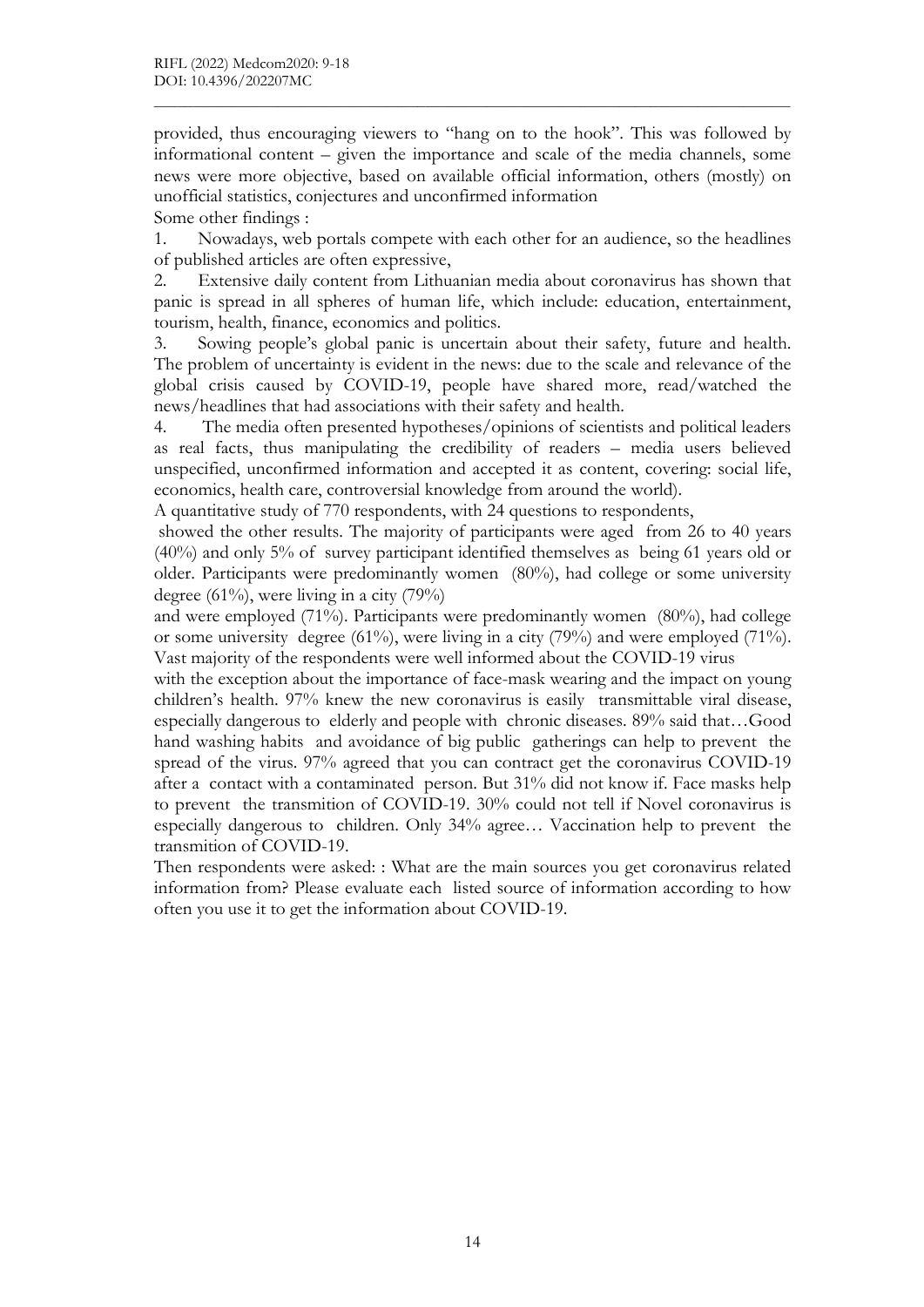

 $\mathcal{L}_\mathcal{L} = \{ \mathcal{L}_\mathcal{L} = \{ \mathcal{L}_\mathcal{L} = \{ \mathcal{L}_\mathcal{L} = \{ \mathcal{L}_\mathcal{L} = \{ \mathcal{L}_\mathcal{L} = \{ \mathcal{L}_\mathcal{L} = \{ \mathcal{L}_\mathcal{L} = \{ \mathcal{L}_\mathcal{L} = \{ \mathcal{L}_\mathcal{L} = \{ \mathcal{L}_\mathcal{L} = \{ \mathcal{L}_\mathcal{L} = \{ \mathcal{L}_\mathcal{L} = \{ \mathcal{L}_\mathcal{L} = \{ \mathcal{L}_\mathcal{$ 

The most commonly (often or very often) used COVID-19 information sources among our respondents were online news portals (94%), social networks (87%), government (82%) and TV (80%). The least used sources: 35% of respondents said that they never turn to influencers for COVID-19 information. Newspapers (22%), radio (21%), healthcare workers (21%) and politicians (22%) were among those sources respondents reported to use least frequently.

Then in questionnaire respondents were asked: based on your opinion, what are the most reliable sources of the information about the coronavirus (COVID-19)? Please, evaluate each source and select one answer for each source. (See Fig. 2)



Fig. 2. Respondents' expressed trust in COVID-19 information sources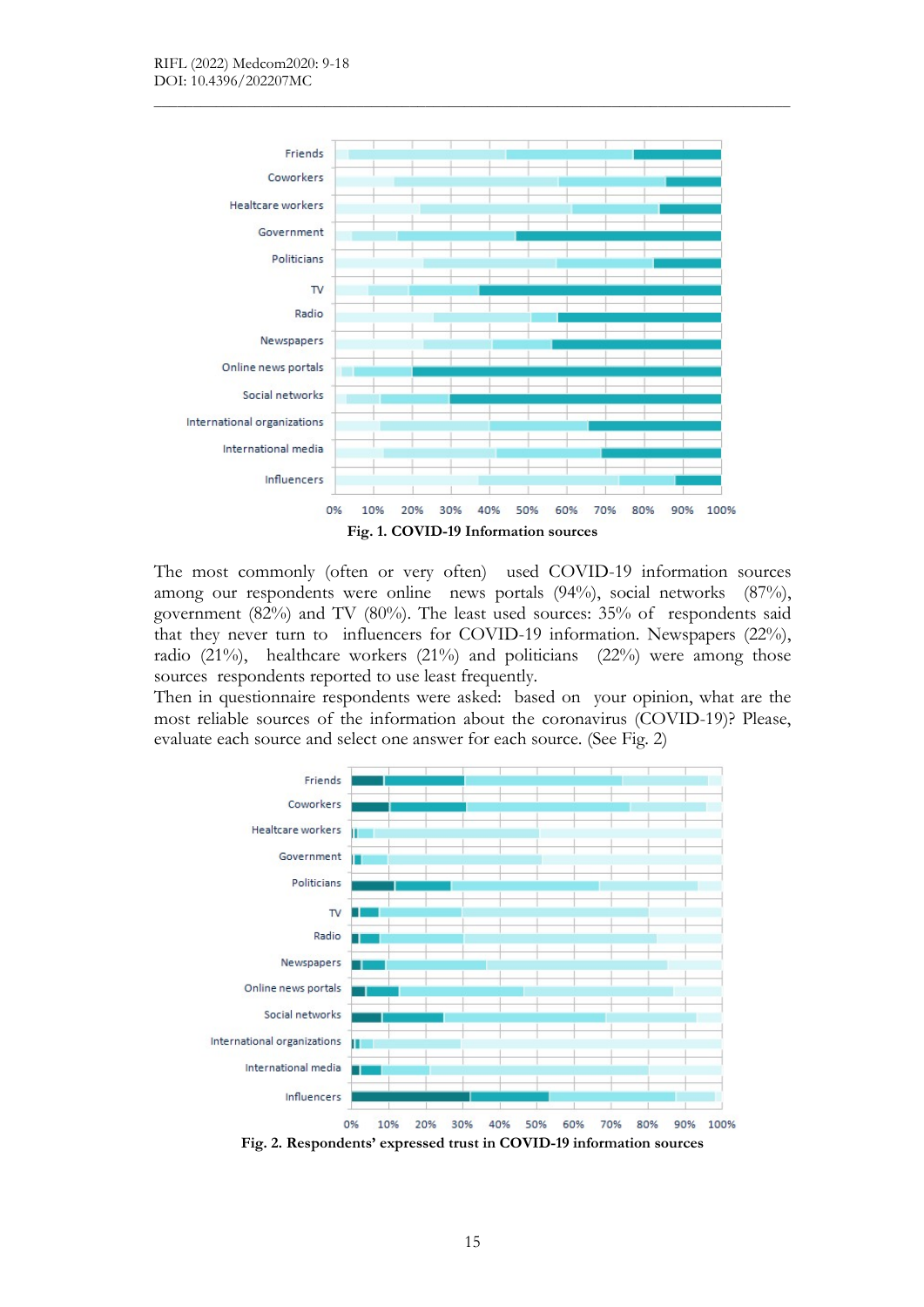### 5. Self perceived level of threat and fear

Later respondents were asked about self perceives level of threat and fear. Half of the respondents perceive COVID-19 risk as real, while 28% report that the threat is of lower level and 22% share understanding that the COVID-19 threat is high or very high. And majority of the respondents reported moderate level of fear related to COVID-19, while only 4% said they were totally calm and 17% reported high level of fear. (See Fig. 3)

 $\mathcal{L}_\mathcal{L} = \{ \mathcal{L}_\mathcal{L} = \{ \mathcal{L}_\mathcal{L} = \{ \mathcal{L}_\mathcal{L} = \{ \mathcal{L}_\mathcal{L} = \{ \mathcal{L}_\mathcal{L} = \{ \mathcal{L}_\mathcal{L} = \{ \mathcal{L}_\mathcal{L} = \{ \mathcal{L}_\mathcal{L} = \{ \mathcal{L}_\mathcal{L} = \{ \mathcal{L}_\mathcal{L} = \{ \mathcal{L}_\mathcal{L} = \{ \mathcal{L}_\mathcal{L} = \{ \mathcal{L}_\mathcal{L} = \{ \mathcal{L}_\mathcal{$ 



Fig. 3. Self perceived level of threat and fear

Then respondents were asked to share their personal reactions to provided statements related to COVID-19 situation, respondents were mostly concerned with the statements bellow. Highest level of fear was demonstrated towards the statement 8 "Coronavirus spread across the Europe" – 78% of respondents said they are very scared or scared. Respondents also demonstrated higher level of fear about following: global outbreak of the virus (Statement 13 – 72%); COVID-19 impact on Lithuania's and world's economy (Statement  $4 - 70\%$ ); uncertainty related to this virus (Statement 1  $-64%$ ; there is now a vaccine for this disease (Statement  $12 - 61%$ ); Lithuanian health-care institutions are ill-prepared to fight the virus (Statement  $7 - 60\%$ ); and unpreparedness of Lithuanian institutions to manage this situation (Statement 6 – 55%). See Fig. 4.

Respondents reported lowest levels of fear about the closure of Lithuanian borders (Statement  $16 - 32\%$ ); the closure of schools and universities, ban of public events and restrains of international traveling (Statement  $14 - 32\%)$ ; empty shelves in local grocery stores (Statement  $9 - 33\%)$ ; lack of information (Statement  $2 - 31\%$ ); uncertainty about personal behavior: I don't know how to protect my loved ones and myself (Statement 3 – 32%); first officially confirmed coronavirus (COVID-19) case in Lithuania (Statement  $10 - 23\%)$ ; and the nationwide quarantine (Statement  $15 - 28\%$ ).

## 6. Conclusions

People in Lithuania are well informed about the COVID-19 pandemics: vast majority of our respondents knew main facts about the COVID-19 with the exception of facemask wearing, where respondents demonstrated confusion and lack of understanding. Governmental organizations are frequently used and trusted source for COVID-19 information: the most commonly used COVID-19 information sources among our respondents were online news portals, social networks, governmental organizations and TV. While respondents reported lower level of trust in media channels, governmental organizations were seen as trustworthy source of information for COVID-19.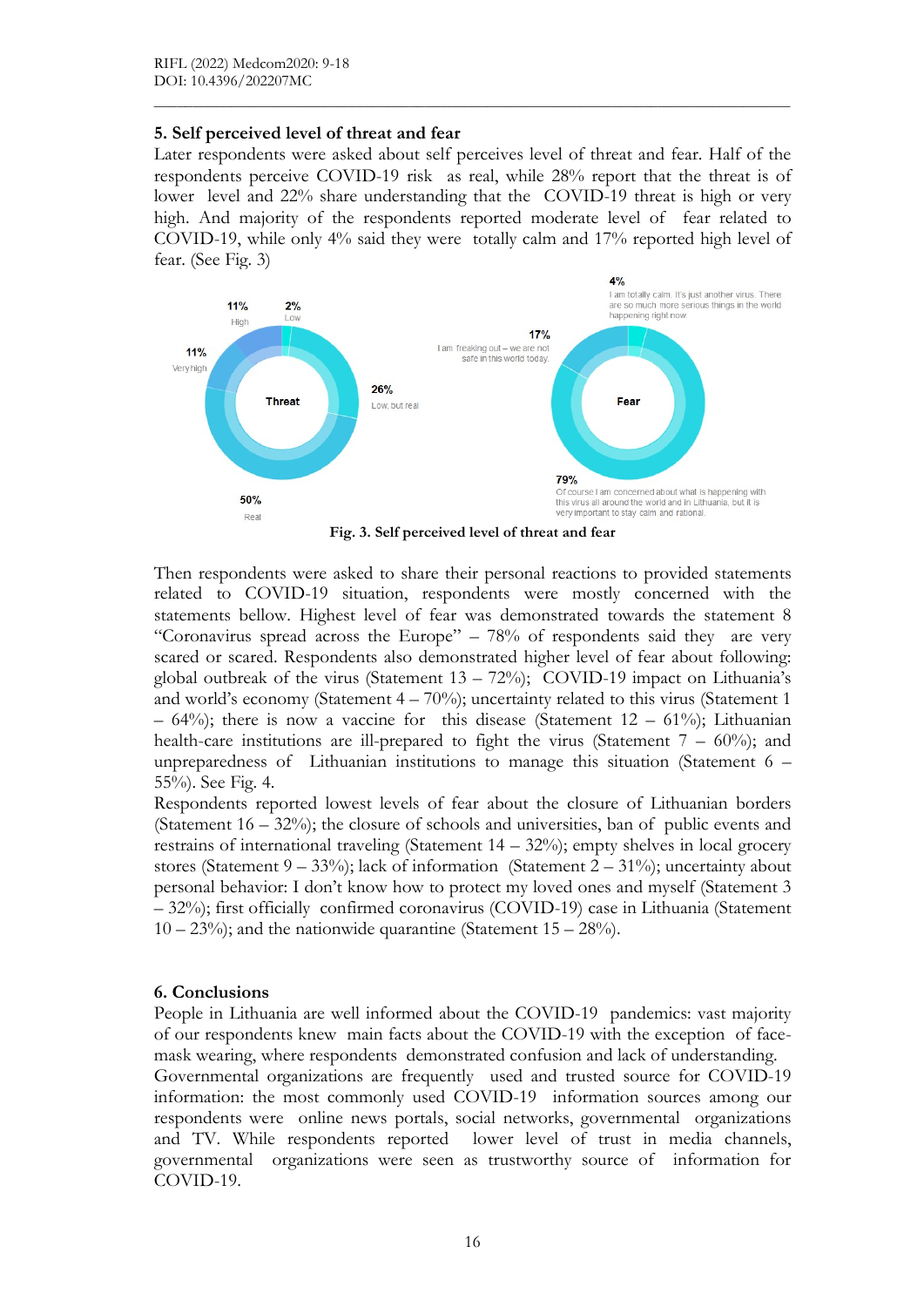Health-workers and governmental organizations were equally trusted by public: however, data indicated that health-workers was one of the least used source among our respondents

 $\mathcal{L}_\mathcal{L} = \{ \mathcal{L}_\mathcal{L} = \{ \mathcal{L}_\mathcal{L} = \{ \mathcal{L}_\mathcal{L} = \{ \mathcal{L}_\mathcal{L} = \{ \mathcal{L}_\mathcal{L} = \{ \mathcal{L}_\mathcal{L} = \{ \mathcal{L}_\mathcal{L} = \{ \mathcal{L}_\mathcal{L} = \{ \mathcal{L}_\mathcal{L} = \{ \mathcal{L}_\mathcal{L} = \{ \mathcal{L}_\mathcal{L} = \{ \mathcal{L}_\mathcal{L} = \{ \mathcal{L}_\mathcal{L} = \{ \mathcal{L}_\mathcal{$ 

Thread of COVID-19 was seen as real and people were concerned about it: vast majority of respondents reported moderate level of fear

related to COVID-19 and only small group were not concerned at all or reported very high level of fear.

People were more concerned about global issues related to the virus (spreading globally and in Europe, impact on economy, vaccination, etc.) and less about personal, local and national issues (closure of Lithuanian borders, closure of schools and universities, uncertainty about how to protect themselves, lack of information, etc.)

The results of the study revealed that manifestation of panic was observed in all selected channels, but news of a global media organizations were more constructive and accurate and local media channels were more focused on intimidation and to the amount of news.

The results of the study reflect that the expression of panic in mass communication channels was evident. This manifested itself through the reports shown, the articles written and their abundance, manipulative and provocative headlines, incitement to conflict, and accentuated dramatic issues. Rarely is the publication of positive news and the highlighting of negative ones, and the content discussed in the media relating exclusively to COVID-19 demonstrates the relevance and importance of this topic to the media as a means of informing the public.

#### References

Barker, M., Petley, J. (2013), Ill effects: the media violence debate (communication and society), Routledge, London and New York.

Cohen, S. (2011), Folk Devils and Moral Panics: The Creation of the Mods and Rockers, Routledge, London and New York.

Critcher, C. (2003), Moral Panics and the Media, Open University Press.

Deibert, R. (2019), "The Road to Digital Unfreedom: Three Painful Truths About Social Media", in Journal of Democracy, vol. 30, no. 1, Jan. 2019, pp. 25-39.

Depoux, A., Martin, S., Karafillakis, E., Preet, R., Wilder-Smith A., Larson, H. (2020), "The pandemic of social media panic travels faster than the COVID-19 outbreak", retrieved at: https://www.researchgate.net.

Goode, E., Ben-Yehuda, N. (2009), Moral Panics: The Social Construction of Deviance, Wiley-Blackwell, Malden, Oxford.

Gøtzsche, P. C. (2020), "The Coronavirus mass panic is not justified", retrieved at: https://www.deadlymedicines.dk.

Hariharan, A., Alpers, G. W. (2017), "Detecting panic potential in social media tweets", retrieved at: https://www.researchgate.net.